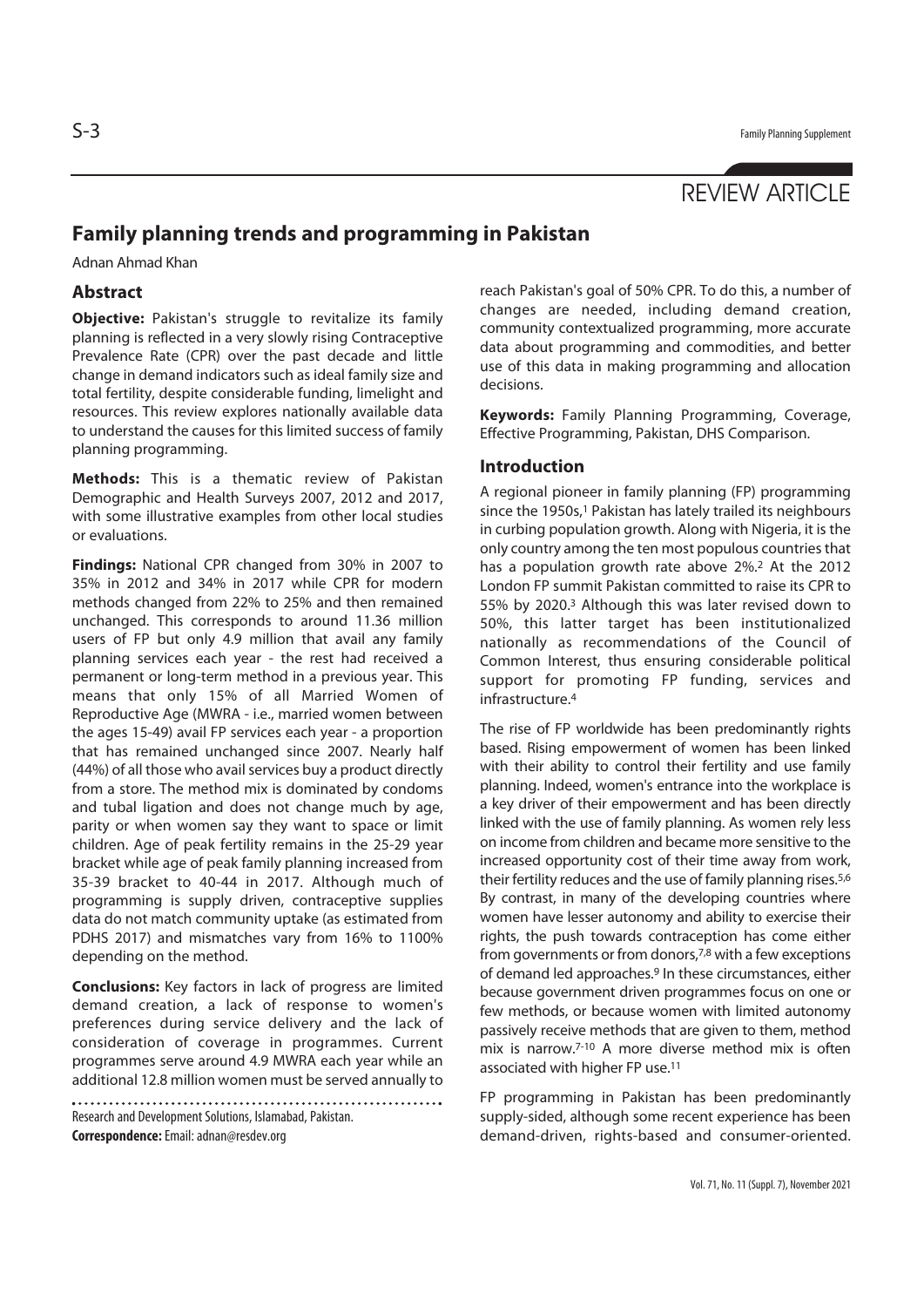## Family Planning Supplement  $\mathsf{S-4}$

The for-profit market for contraceptives is very small.12 We triangulated data from multiple sources including the Pakistan Demographic and Health Surveys (PDHS), commodity supplies databases, and research studies to understand how FP programming landscape has evolved and why family planning has remained stagnant in Pakistan despite receiving considerable funding and commitment.

#### **Methods**

Comparisons were conducted using datasets from the PDHS 2006-7, 2012-13 and 2017-18,<sup>12-14</sup> to understand MWRA/couples' actions, behaviours and attitudes towards FP and their trends over time. Other data include: contraceptive supplies data from the exit report of the central warehouse and the contraceptive logistics management system (cLMIS). Individual studies have also been cited to illustrate particular The Pakistan's Bureau of Statistics biennial National Health Accounts reports were used for data on financing.

The number of FP users that availed FP services in a given year were estimated by multiplying survey percentages with population figures from the Bureau of Statistics, in order to depict "uptake of FP services".15 Each MWRA reporting condoms, pills or injections as their current method was counted as one user. Those reporting tubal ligation were multiplied by 0.08, since DHS shows that 8% of all MWRA that received tubal ligation had done so in the past 12 months. Those using Intra-Uterine Devices (IUD) were divided by 3.5 and those with an implant 5 to account for method durations of 3.5 and 5 years, respectively.

In Pakistan, nearly all commodities come to a central warehouse in Karachi and are then distributed to public and private providers. While, some NGOs have recently imported contraceptives directly, this has been sporadic and small given the national scale. Records of commodities exiting the warehouse are reported quarterly by the Pakistan Bureau of Statistics as "contraceptive performance report". Additionally, a contraceptive logistics management information system (cLMIS) was developed to provide more granular and real-time details of the same data down to the facility level. The quantities of commodities reported by the Logistics Management Information System (LMIS) system were used to estimate the number of FP services provided. Number of users of commodities were estimated by applying the Couple Years of Protection (CYP) multipliers to contraceptives. For e.g., 120 condoms or 13 cycles of oral pills or 4 injections meant one user. For multi-year methods such as implants, IUD

or sterilization surgery, each encounter was counted as one user served in that year.

There are a number of limitations. This review is based on available data. For e.g., national surveys such as the DHS include only married women rather than all women of reproductive age. There are other issues that relate to the quality of data, particularly for service, supplies (e.g., in the contraceptive LMIS) and financing data.

#### **Results**

## **Contraceptive Prevalence Rate has remained unchanged since 2012**

Pakistan's national contraceptive prevalence rate (CPR) increased from 29.6% during PDHS 2007 to 35.5% in PDHS 2012 and then declined slightly to 34.3% in 2017-18; although the change from 2012 is not statistically significant. Furthermore, there is considerable interprovincial variation from 46% in Islamabad and 38% in Punjab to 20% in Balochistan. More importantly, CPR for modern methods (mCPR) increased only slightly from 22% in 2007 to 25% in 2012 but has remained unchanged thereafter.

These rates correspond to an increase from 6.98 million FP users in 2006-07, to 10.42 million in 2012-13 and 11.36 million in 2017-18. In 2017 there were approximately 8.9 million users of a modern method and of these 4.9 million had received their method in the past one year. Of the 0.94 million additional users (FP users in the current period minus users in previous period) added during the 2012-18 period, 1.07 million were for a modern while those opting for a traditional method declined by 138,982.

## **Condoms and female sterilization dominate both the method mix and the service mix**

Condoms and female sterilization are the commonest modern methods availed. Condoms are used by a quarter of all couples that use any modern method (Figure-1), and are preferred in urban areas. They are provided mainly through social marketing and by the lady health workers. Sterilization is more common in rural locales and often happens late, so that women with sterilization are a median of 39 years and have 5 children, slightly fewer than in 2012.16 On the other hand, IUD, implants and injections are making inroads. In particular, women are increasingly saying in local surveys and qualitative studies that they turn to injections for their certainty and privacy.

Since some of the contraceptive methods such as IUD and sterilization surgeries (for men or women) are multi-year in that once someone receives these, they continue to be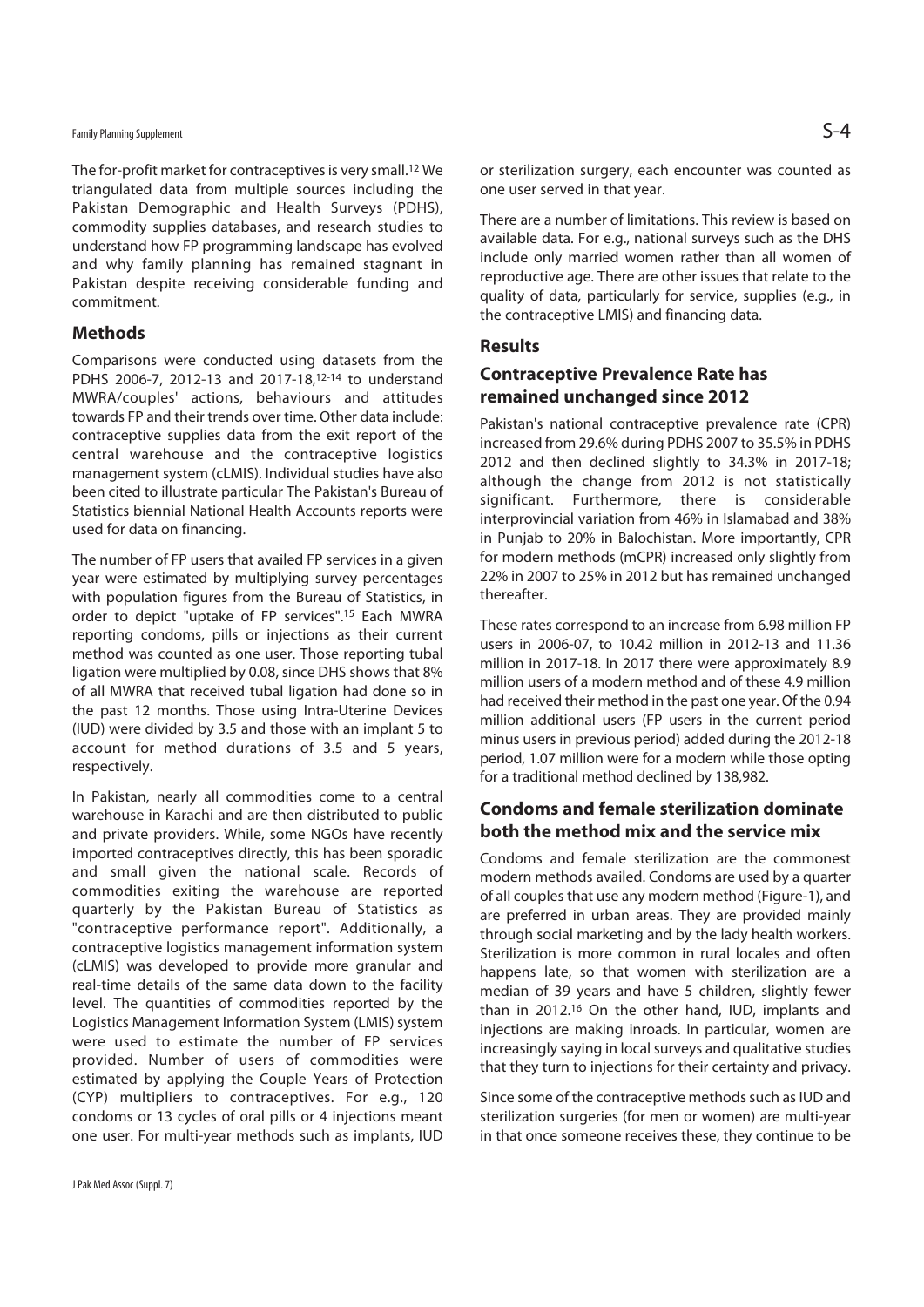$S-5$  Family Planning Supplement



**Figure-1:** Changes in Contraceptive Prevalence Rate (CPR) over time and Differences in Methods Mix across provinces.

counted in the CPR for many subsequent years, it is useful to distinguish overall users of modern methods from those that acquired their method within a given year, to arrive at the quantum of FP services provided annually. Such a "Service Mix" (Figure-1) shows condoms are availed by 62% of all couples availing any modern contraceptive each year, followed by injections (17%). Only 5% of all those who avail any FP services receive female sterilization and 4% receive an IUD.

Increasing wealth, education and urban residence are all associated with increased use of FP but method mix does not change for any of these factors. Traditional methods account for around a third of methods (Figure-1) and are used nearly as often as condoms in all locales (by province, urban or rural), and their use is higher among the more educated women.

#### **Fertility preferences**

The overall fertility rate has declined from 4.3 in 1990 to 2.9 in 2017-18. Today, 44% of all women don't want any more children and this proportion increases with age and parity. Fertility preferences vary by context, as 57% MWRA from Islamabad, 44% from AJK, but only 31% form Balochistan and 25% from the former FATA want to limit





**Figure-2:** Number of Married Women of Reproductive Age served by Method and Source.12

further births. Men are more likely to want another child. Ideal number of children that women want is 3.9 — down minimally from 1990 when it was 4.1, and unchanged since 1990 for men at 4.3. Not surprisingly then, the desire to limit births only starts after the fourth child. Many qualitative studies highlight that many couples feel that a complete family has a balance of two boys and two girls. Irrespective of age (including those 45 or older) or parity, more than 70% all MWRA felt that if they had any birth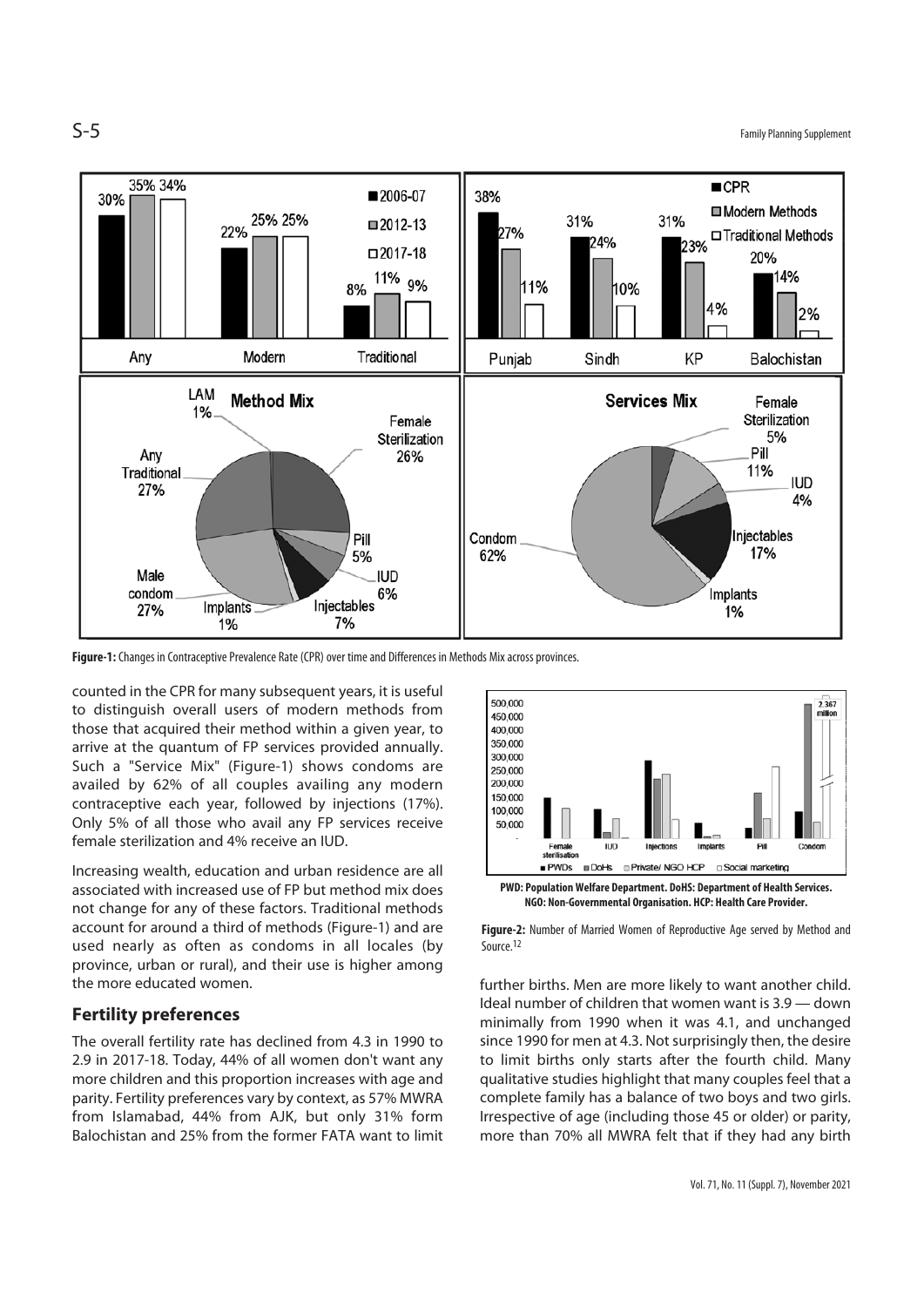Family Planning Supplement  $\mathsf{S}\text{-}\mathsf{6}$ 



**Figure-3:** Peak of fertility, family planning use and method mix among different age brackets.

within past five years, it was "wanted". Most FP decisions are made jointly (86-88%), compared to decisions about seeking other healthcare where husbands decide solely (36-42%).

Peak of fertility has happened in the 25-29 group and has remained unchanged since 1990. However, peak use of FP was observed in the 35-39 group in 2012 and is now in the 40-44 group, suggesting that perhaps the entire cohort of FP users is aging and younger MWRA are not adding significantly to FP users (Figure-3).

Very little is known about demand for FP in communities. For e.g., couples that pay at least one PKR for the education of an older child  $($   $\sim$  67% across Pakistan) are twice as likely as their neighbours to use FP (manuscript in preparation). However, such attributes of demand for FP, what leads couples to choose FP or particular methods and how they vary across the country are not wellstudied.

## **Urban CPR is higher but choices and decision making are similar**

Around a third to half of Pakistan's population is urban.17 Compared to their rural counterparts, urban MWRA are slightly older (32.9 vs. 32.1 years, p:  $<$ 0.001), more educated (6.2 vs. 3.1 years of education), have fewer children (3.1 vs. 3.4, p: <0.001) and lower ideal number of children (3.5 vs. 4.2).

Urban CPR is higher (35.7% vs. 26.0%). Compared to rural women, women from urban areas prefer short term (condoms: 12% vs. 5%) and traditional methods (11% vs. 6%). Injections and IUD account for 2-3% each in either location, while 5-7% MWRA have undergone tubal ligation.

## **Family Planning programming is mostly supply side**

FP interventions have mostly been supply-sided, i.e., mostly health facility-based services that have infrequently incorporated aspects of demand creation/ factors, addressed refusals, discontinuations, overcome misconceptions or applied novel counselling techniques etc. IEC materials, an emphasis on the quality of counseling, and even outreach, which individualizes services and has been a central part of all successful FP interventions in the past 3 decades, are either minor parts or altogether absent from many FP programmes.

CPR plus Unmet Need — a measure of current and potential future users — remained unchanged at 55% in 2006 and 2012 and then dropped to 51% by 2017, suggesting falling demand, for unclear reasons. Some evidence suggests that for most part programmes succeed in initiating users but 30% discontinue (at 12 months). Discontinuations are higher for pills and injections (47%). Among those that initiated FP use, 44% stop FP to become pregnant again, and 19% due to side effects. Discontinuation due to side effects is the highest among hormone (injections and pills) users. Method failure which happens for 16% of users - is the commonest among those practicing withdrawal, or using pills or condoms.12

Young couples are excluded from programming. There was a 10-year delay between the peak of fertility vs. the peak of CPR in 2012, this shifted further to 15 years in 2017 (Figure-3). Couples with no or few children and those within 5 years of marriage are systematically ignored by providers and often discouraged from using FP by providers. One study found that young women first acquire actionable information about FP approximately 10 years after marriage, when they have 3 or more children (Khan et al, manuscript under preparation).

## **Self-procurement/ social marketing accounts for more than half of all modern methods while the public sector provides most services**

Adjusting for those users that received their modern method within the past 12 months allows estimation of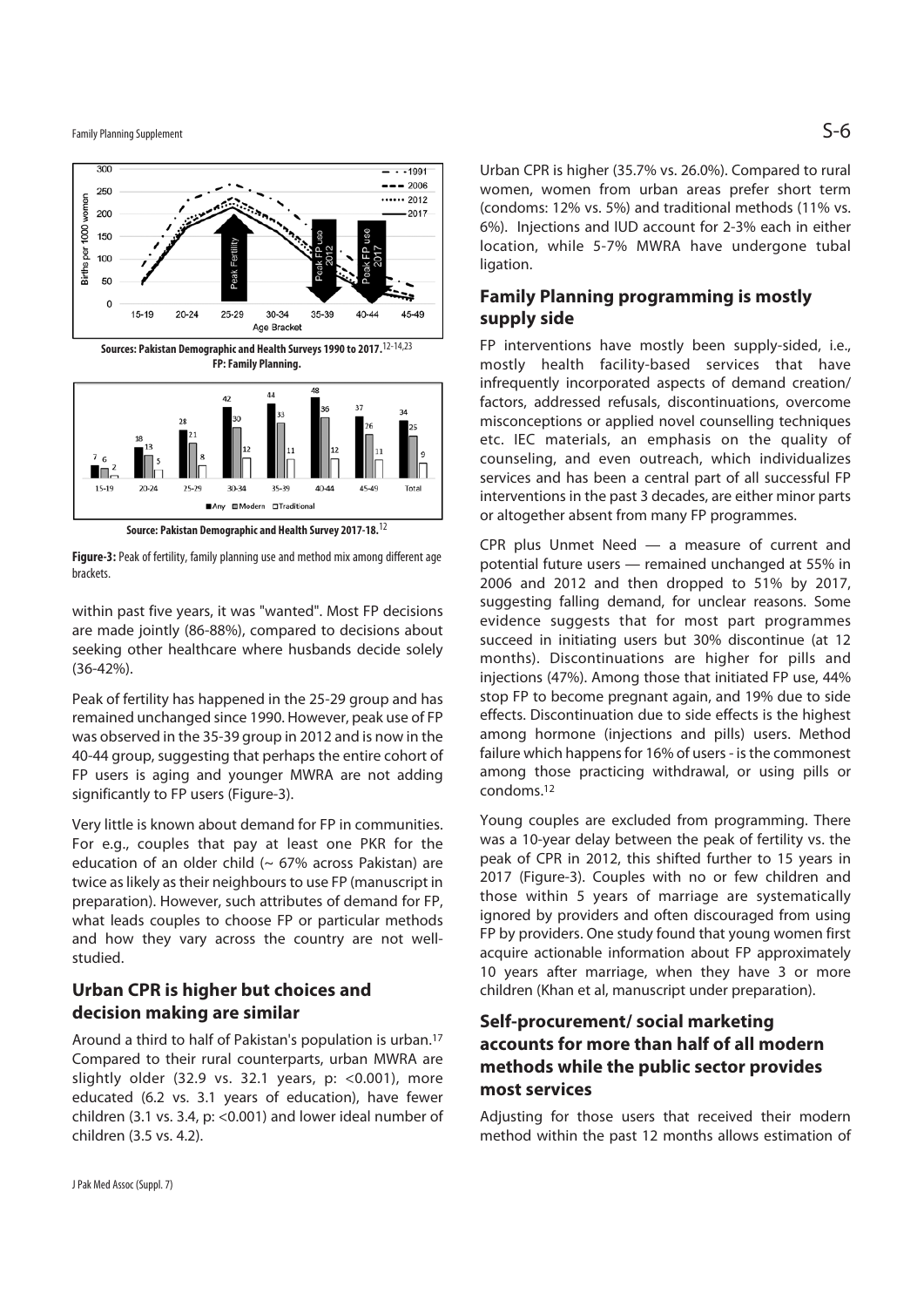



**DoH: Department of Health. PWD: Population Welfare Department. NGO: Non-Government Organisation. HCP: Health Care Provider.** 

**Figure-4:** Sources of contraceptives.12



**IUD: Intra Uterine Device.** 

**Figure-5:** Comparison of commodity data with estimated users.12

"services" of FP that are provided in a year. These increased from 2.91 million in 2007 to 3.65 million women in 2012 and 4.94 million in 2017; or around 15% of MWRA in each of these years. This proportion has remained unchanged due to increase in the total population of MWRA (Figure-4).

The bulk of FP was selfprocured from social marketing outlets. This now reaches 2.7 million women (8% of MWRA), or double the number of women as compared to 2012. Contribution of private sector facilities (including NGO supported social franchising outlets) remains unchanged since 2012 at 0.55 million women each year. The two public sector departments (Health, mainly via their lady health workers, and Population



**Source: Contraceptive LMIS and PDHS 2017-18.**12

**Figure-6:** Trends of commodity supplies over time.

er a strong of  $S$  -  $7$  Family Planning Supplement

Welfare through their clinics) combine to serve around 1.7 million women or around 5% of MWRA — unchanged since 2007 — albeit with a slightly shrinking role of DoH that is taken up by Population Welfare Department (PWD).

#### **Supplies data are inconsistent**

Data about commodities come from exit records of the central warehouse of the Population Welfare Department and is supposedly more accurate for public sector than private sector supplies. There are two sources of these data: the quarterly and annual "contraceptive performance reports" issued by the Pakistan Bureau of Statistics and the Contraceptive Logistics Management System that is maintained by the Planning and Development Ministry. Detailed analysis suggests that only partial data from the private sector are entered into the system and even for the public sector, entire districts may be missing. While both, Contraceptive Performance Reports and cLMIS, supposedly report from the same source, i.e., the exit records of the central warehouse, there is at least a 20% difference in quantities of most contraceptives, suggesting the need for a better record keeping mechanism and periodic review and use of these data in programming decisions.

## **Commodity supplies doesn't match their estimated uptake**

Over the years, supplies of contraceptives (from supply data) have increased slightly and have remained higher than their estimated uptake from community surveys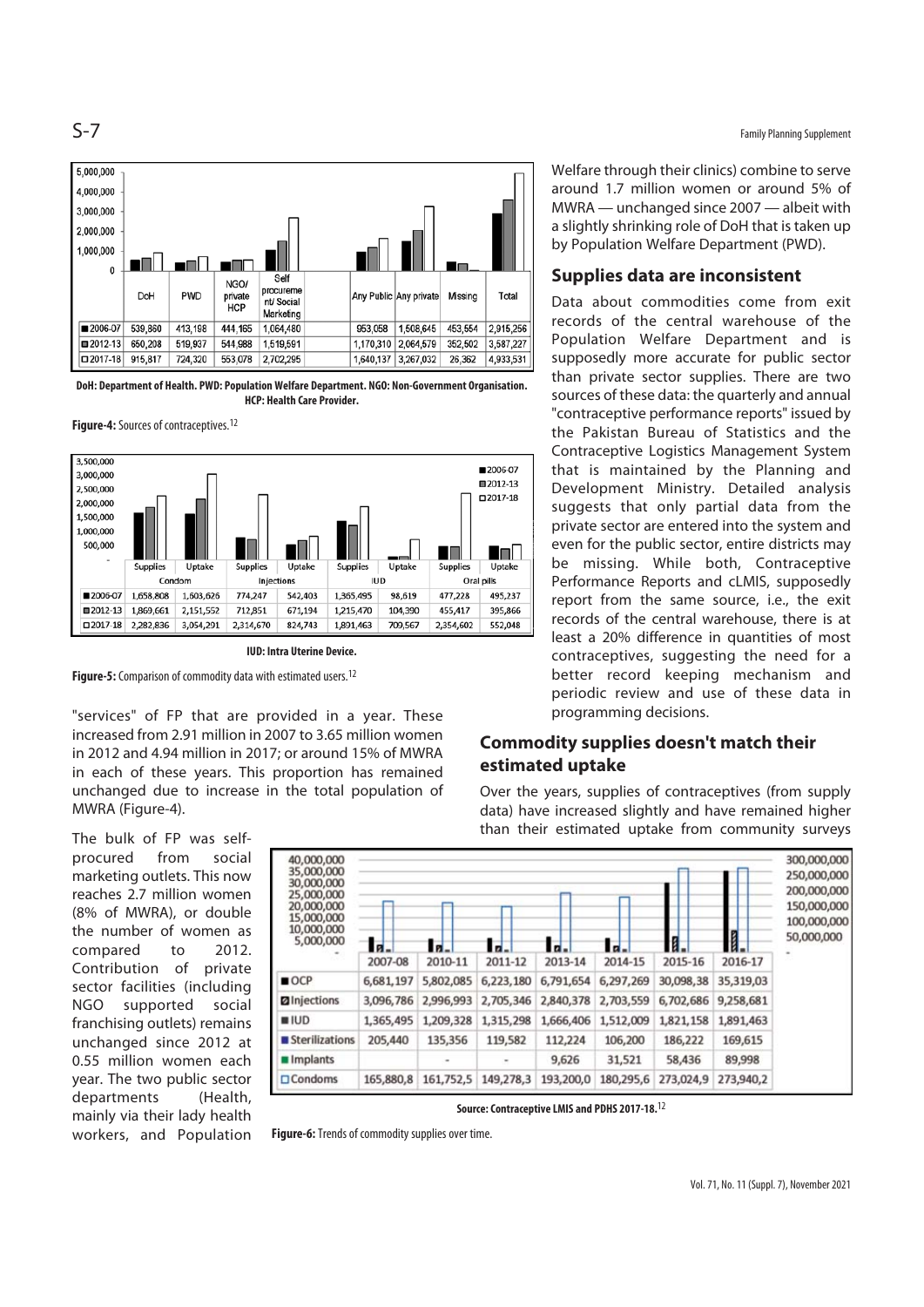## Family Planning Supplement  $\mathsf{S}\text{-}\mathsf{8}$

such as the DHS; despite under reporting for the public sector in at least several districts and for the private sector (private communications Khan et al). The oversupply is around 20-30% for condoms and 400% or more for pills and IUD. The discrepancy for IUD is around 1200% for records from the Bureau of Statistics. The mismatch is not predictable in that it varies for various contraceptives but generally there are more contraceptives given out than there is evidence for their uptake on surveys.18 Additionally, if one includes the fact that only a small fraction of contraceptives sold/ given to the private sector are included in the records, the discrepancy between records of supplies and their uptake based on survey data increases further (Figure-6).

#### **Funding for FP**

Despite a significant national commitment at the London summit in 2012, public sector allocations (estimated from National Health Accounts) have fluctuated. Funding for the DoH (estimated as a fixed fraction of overall DoH budget) continues to rise steadily but PWD funding



**DoH: Department of Health. PWD: Population Welfare Department.** 

**Figure-7:** Public sector allocation of funds for family planning.24-28

dipped sharply in 2015-16. Additionally, around 95% of allocated funds are spent on personnel and overheads with under 5% being used for commodities (Figure-7).

#### **Discussion**

For Pakistan to reach its FP2020 pledge of 55% CPR by 2020, 12.8 million additional users must start using FP. This is more than double the number of the current women that avail FP services in a given year. Doing so would require a serious upgrade of public and private sector family planning services and commodity supply infrastructure and demand generation.

Programming in Pakistan is predominantly supply driven with a number of key gaps in implementation, including piecemeal programming that does not translate into geographic coverage, a factor that likely explains the low impact of interventions on CPR in national surveys. Uptake of FP by couples is remarkably indifferent to their

situation and needs.

#### **Fertility choices and family planning uptake**

As expected, use of modern FP correlates with wealth, education, urban residence and age.19 However, the use of FP and of particular methods is indifferent to the particular needs of MWRA/ couples. For e.g., the method mix is predominated by condoms and traditional methods (sterilization constitutes 26% of the method mix, down from 38% in 2007 and 33% in 2012, but only 5% of the services in a given year) and remains unchanged across all age brackets and even among couples who say they have completed their families, reflecting poor understanding of contraception or of matching specific methods to individual needs and suggesting poor communication about FP. Furthermore, the peak of FP usage shifted from the 35-39-year age bracket in PDHS 2012 to the 40-44-year bracket in DHS 2017, depicting little demand creation in the previous 5 years. On the other hand, the biggest gains occurred in "self-procured" (42%) methods and multiple studies show that young users may be more receptive to spacing messages. However, messaging remains insensitive to age, education or ethnicity etc. of users and features mostly limiting rather than spacing. This suggests that any gains in FP use, may have been due to secular trends rather than due to programming and more nuanced programming, and research to explore these nuances may be needed.

### **Service delivery, programming and measurements**

The concept of coverage has been widely used in public health including insurance and universal healthcare,20-22 and refers to the proportion of potential beneficiaries that access the service. In order to be effective, programming must serve a significant number of potential beneficiaries in any geographic area (e.g., a union council or higher). Current FP programmes in Pakistan often show individual provider level success but with little community level impact; often because they support 1-2 (public or private) providers (each of who may serve 300-400 clients a year, RADS evaluation work, personal communication) to serve a community of thousands. In order to have an impact, the government, donors, and NGOs must re-consider programming to cover nearly all MWRA in a geographic area.

The ability to measure outcomes is related to the coverage question. Surveys such as PDHS are infrequent and not granular to the level of districts. Programming data such as the DHIS or the cLMIS can fill this niche, but are of poor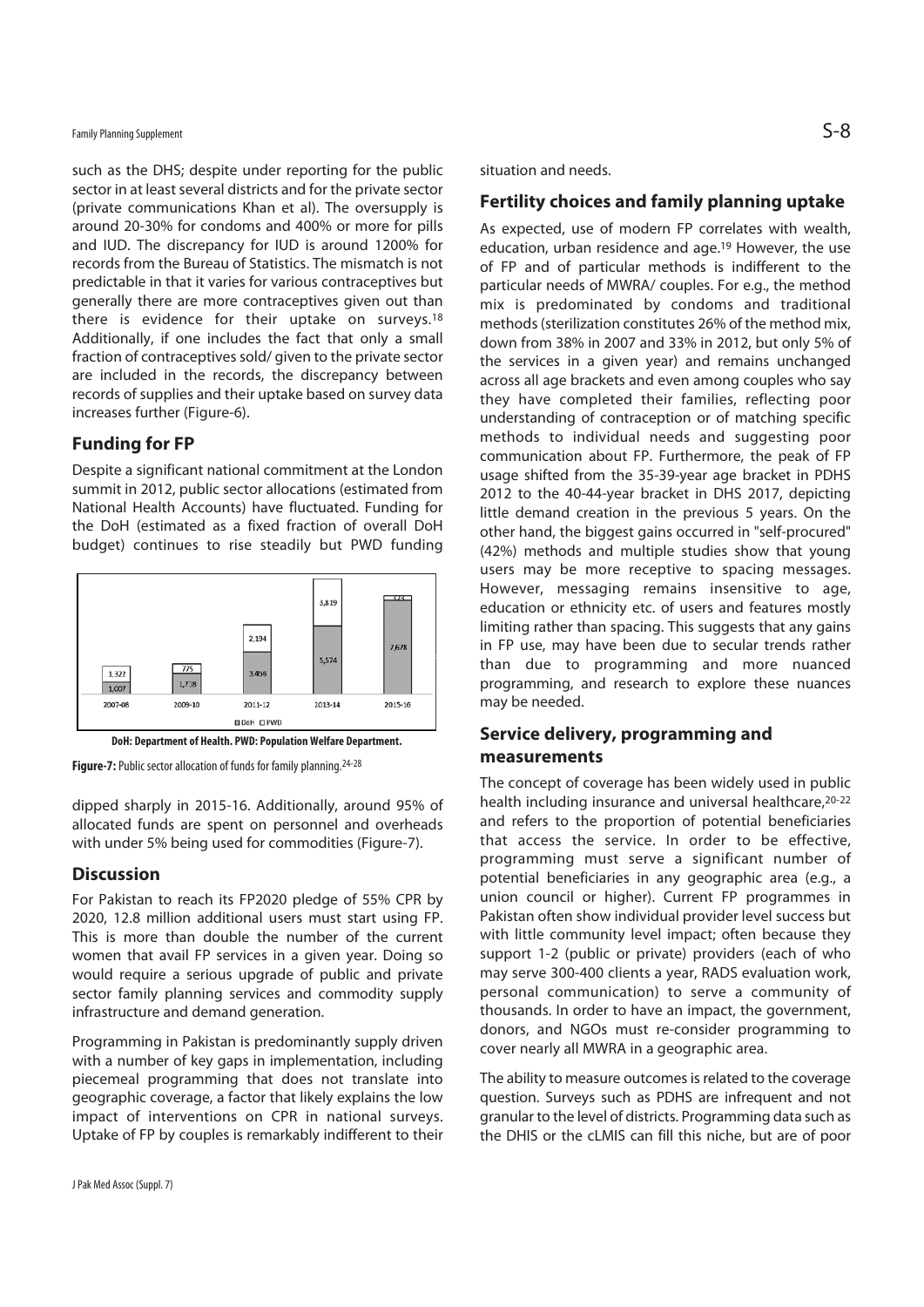quality in their current state; reflecting their lack of use in programming and therefore an absence of feedback about their accuracy. This accuracy should increase if they are used in programming. However, their ultimate test of accuracy would be when their data start corresponding with results from surveys such as the PDHS.

## **Urban slums - easy to reach but systematically ignored**

Strategic priority of programming must shift to urban slums. Nearly half of Pakistan's poor and marginalized live within large cities,<sup>17</sup> while urban slums have only slightly higher CPR and other reproductive health indicators than the poorest rural locales. This means that around a third of all very poor and marginalized Pakistanis live, in dense clusters, right next to where many of the resources are already present and deployed. In essence reaching out to these will be like capturing "low hanging fruit". However, doing so would require advocacy to the government to rethink how it operates. Many of these localities are undocumented and often considered illegal. The government would need support to re-strategize how to bring such communities into the fold of public sector services.

## **Local context and the role of outreach**

Programmes must be locally contextualized; i.e., programmes must be conceived and designed at the community level — to address local nuances — rather than through a "master plan that fits all country or province." This suggests a greater role of grass roots NGOs than has been the case thus far.

Outreach to households has been a key component of all successful programmes in Pakistan. This likely reflects the limited mobility of women and low demand for family planning, and for the moment must be an integral part of any FP programme.

#### **Role of the private sector**

NGOs and the private sector accounts for around 65% of FP services (which adds up to 10% of MWRA served in any given year), 90% of birthing and 80% of medical outpatient services. However, they face many regulatory limitations, from registrations to operations. Permissions are required for each household survey — which are crucial to measure the impact of programming — and sometimes for specific services such as post-abortion care and use of certain medicines, or sometimes to even open clinics. Imports of contraceptives and supplies is also regulated, often on a consignment basis. Such permissions take up considerable time and resources, add

uncertainty to the approval process, and cause delays. The considerable regulatory bar limits smaller NGOs and "for-profit" companies from entering and working in this domain. The regulatory process must be rationalized.

Training for clinical care has been the mainstay of much public or donor funded programming. Given its limited effectiveness thus far, its continued implementation must be rationalised to include components and uses that work and to stop those which do not.

Successful sales of contraceptives to higher and mid-level clients by at least one company suggests the potential for commercial sales of FP supplies. However, it is unclear to what extent such sales can become a part of the mix of contraceptives available, or whether such sales can be affordable and accessible to poorer clients.

## **Commodity supply, Data Management and Use**

An elaborate and modern system was established with support of the USAID to track supplies using pellet tracking and MIS. Since nearly all supplies are routed via one central warehouse, contraceptives are tracked as they exit the warehouse. However, the accuracy of LMIS has not changed substantially over the previous paper-based system, and is off by 15-1100%.

The system operates on a "push system", sending a predetermined number of contraceptives to facilities periodically. As supply and use tracking improves, this must transition to a demand-based "pull" system based on actual utilization by each facility. Perhaps technology can play a role. Using a machine learning system that uses cLMIS data at the facility level would help identify and overcome gaps in the current data and determine needs of contraceptives at individual facilities while accommodating local factors, such as seasonality, secular events such as draughts or migrations etc., and would do so with minimal human involvement or error.

Frequent shortages of contraceptives have led many experts to ask for endogenous contraceptive production to be established. In the absence of a commercially viable contraceptive market, this will likely require government subsidy to potential manufacturers, which in turn runs the risk of creating a monopoly or a cartel, driving up costs and diminishing sustainability. A more reasonable option would be to reduce regulatory barriers and tariffs to imports of contraceptives from international markets.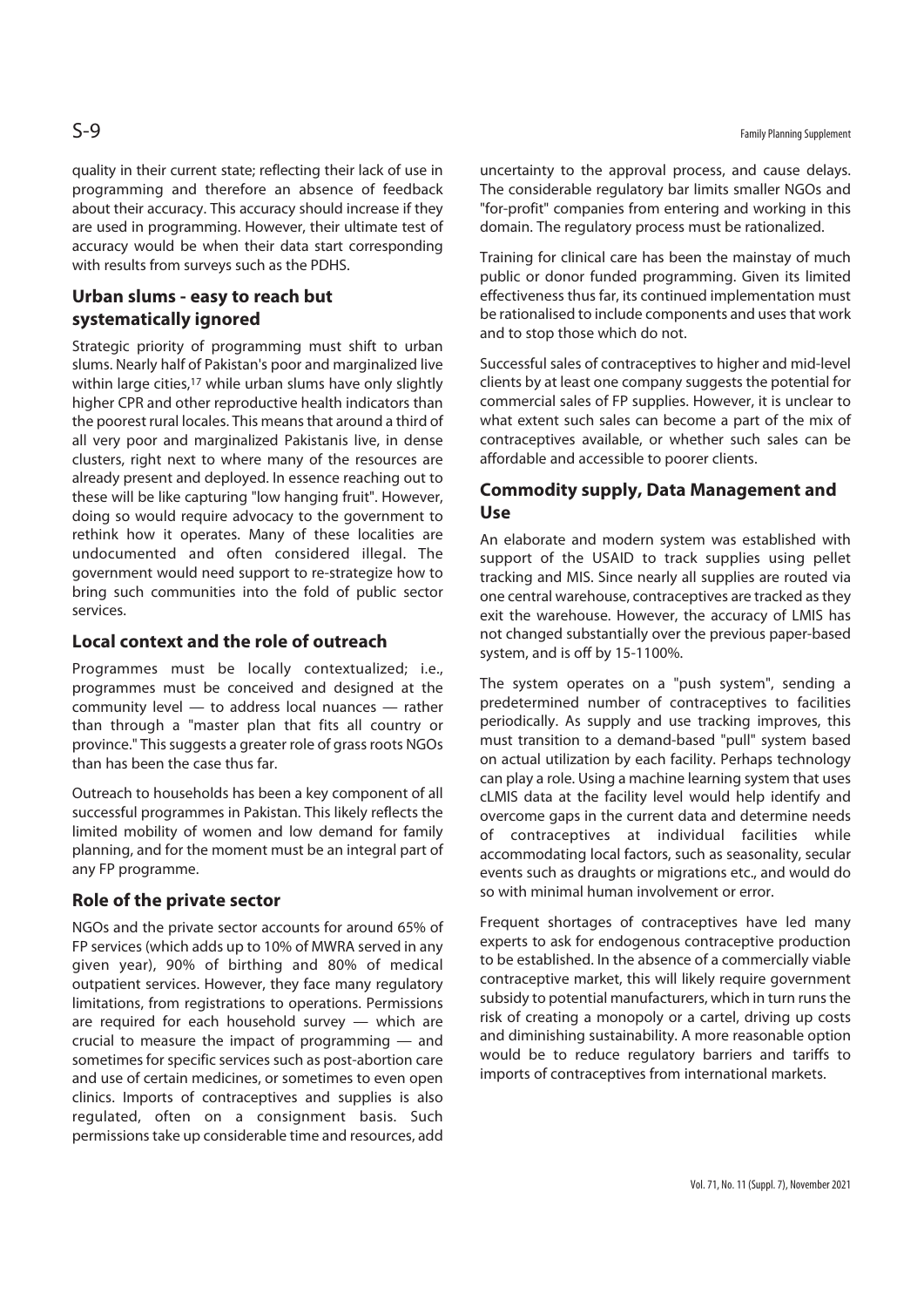## **Government Stewardship Role, Funding and Advocacy**

While the government has repeatedly committed to many treaties and goals such as FP2020, MDGs and SDGs, these have not translated into financial allocations or programmatic achievements. On the other hand, there has been very strong donor commitment (UKAid/FCDO, USAID, KFW and others). However, as donor funding has increased, government funding, at least for DoHS, has declined. Typically, much of public sector funding pays for salaries at fixed facilities that are overstaffed and serve too few. Public sector has tried to overcome these inefficiencies by integrating FP with services such as antenatal care and immunization. Such integration needs to be implemented consistently and its efficacy needs to be evaluated.

A key opportunity for advocacy to government would come from establishing systems that allow feedback from beneficiaries to government policy makers and implementers, and enhance accountability. This means investment and attention to improving the quality of data management and use. Considerable data are available in Pakistan about uptake of reproductive health (RH) and FP services in communities from survey such as PSLM, PDHS, etc. Additional data include supplies data from the central warehouse/Pakistan Bureau of Statistics and economic data such as the Household Integrated Economic Survey (HIES), Pakistan economic survey etc. that has some relevant information about RH and FP. Groups within Pakistan have expertise in triangulating these databases to develop a "contextual overview". These should be supported to work with the government (i.e., mentoring government agencies to work with data) or independently to produce regular reports that include such higher-level analyses.

#### **Conclusions**

In conclusion, stagnant CPR despite considerable resources and normative commitments suggests the need for significant reform. Key changes needed are to rethink programming as ground up and responsive to local contextual needs of clients, and for interventions to be deployed to cover discrete areas or populations rather than establishing individual providers or clinics. Any programming must be designed to show its effect at a population level, rather than efficacy or quality at a clinic or facility. There is a need to better understand the context of why and how couples would choose FP and to employ this information in creating demand for informed FP. The government must reconsider its role to diminish

regulatory hurdles to programming by the private sector, and recast its services as the means of last resort  $-$  i.e., services in locations or for groups that are not easily reached by the private sector — and match its commitments with appropriate funding and programmatic actions. Finally, more research is needed to explain the disconnect between couples' expressed fertility preferences for spacing or limiting, and their choices of methods. This is specially puzzling in an age where young people are better informed and are increasingly knowledgeable consumers across nearly all other domains in their lives.

#### **Disclaimer:** None.

**Conflicts of Interest:** None.

#### **Funding Disclosure:** None.

#### **References**

- 1. Robinson WC, Shah MA, Shah NM. The Family Planning Program in Pakistan: What Went Wrong? Int Fam Plan Perspect 1981;7:85- 92.
- 2. Kaneda T, Greenbaum C. Family Planning Data Sheet 2019. Family Planning Data Sheet [Online] 2019 [Cited 2021 July 25]. Available from URL: https://www.prb.org/2019-family-planning-datasheet-highlights-family-planning-method-use-around-theworld/
- 3. UK aid, Foundation BaMG, WHO. London Summit on Family Planning: Summaries of Commitments. [Online] 2012 [Cited 2021 July 20]. Available from URL: https://assets.publishing.service.gov.uk/government/uploads/sy stem/uploads/attachment\_data/file/67328/london-summitfamily-planning-commitments.pdf
- 4. UNFPA. National Symposium on Alarming Poplation Growth in Pakistan: Call for Action. Islamabad, Pakistan: UNFPA; 2018.
- 5. Jones LE, Tertilt M. An Economic History of Fertility in the US: 1826-1960. In: Rupert P, eds. Frontiers of Family Economics, 1st ed. Bingley, UK: Emerald Group Publishing Ltd, 2008; pp 165-229. doi: 10.1016/S1574-0129(08)00005-7
- 6. Jones LE, Schoonbroodt A, Tertilt M. Fertility Theories: Can they explain the negative fertitlity-income relationship? In: Shoven JB, eds. Demography and the Economy, 1st ed. Chicago, London: The University of Chicago Press, 2011; pp 43-106.
- 7. El-mouelhy MT. Family planning and maternal health care in Egypt. Women Ther 1990;10:55-60. doi: 10.1300/J015v10n03\_05.
- 8. Wu J. Population and family planning in China. Verh K Acad Geneeskd Belg 1994;56:383-402.
- 9. Streatfield PK, Kamal N. Population and family planning in Bangladesh. J Pak Med Assoc 2013;63(Suppl 3):s73-81.
- 10. Bertrand JT, Ross J, Sullivan TM, Hardee K, Shelton JD. Contraceptive Method Mix: Updates and Implications. Glob Health Sci Pract 2020;8:666-79. doi: 10.9745/GHSP-D-20-00229.
- 11. Ross J, Stover J. Use of modern contraception increases when more methods become available: analysis of evidence from 1982- 2009. Glob Health Sci Pract 2013;1:203-12. doi: 10.9745/GHSP-D-13-00010.
- 12. National Institute of Population Studies (NIPS) Pakistan and ICF. Pakistan Demographic and Health Survey 2017-18. Islamabad, Pakistan, and Rockville, Maryland, USA: NIPS and ICF; 2019.
- 13. National Institute of Population Studies (NIPS) Pakistan and ICF. Pakistan Demographic and Health Survey 2012-13. Islamabad,